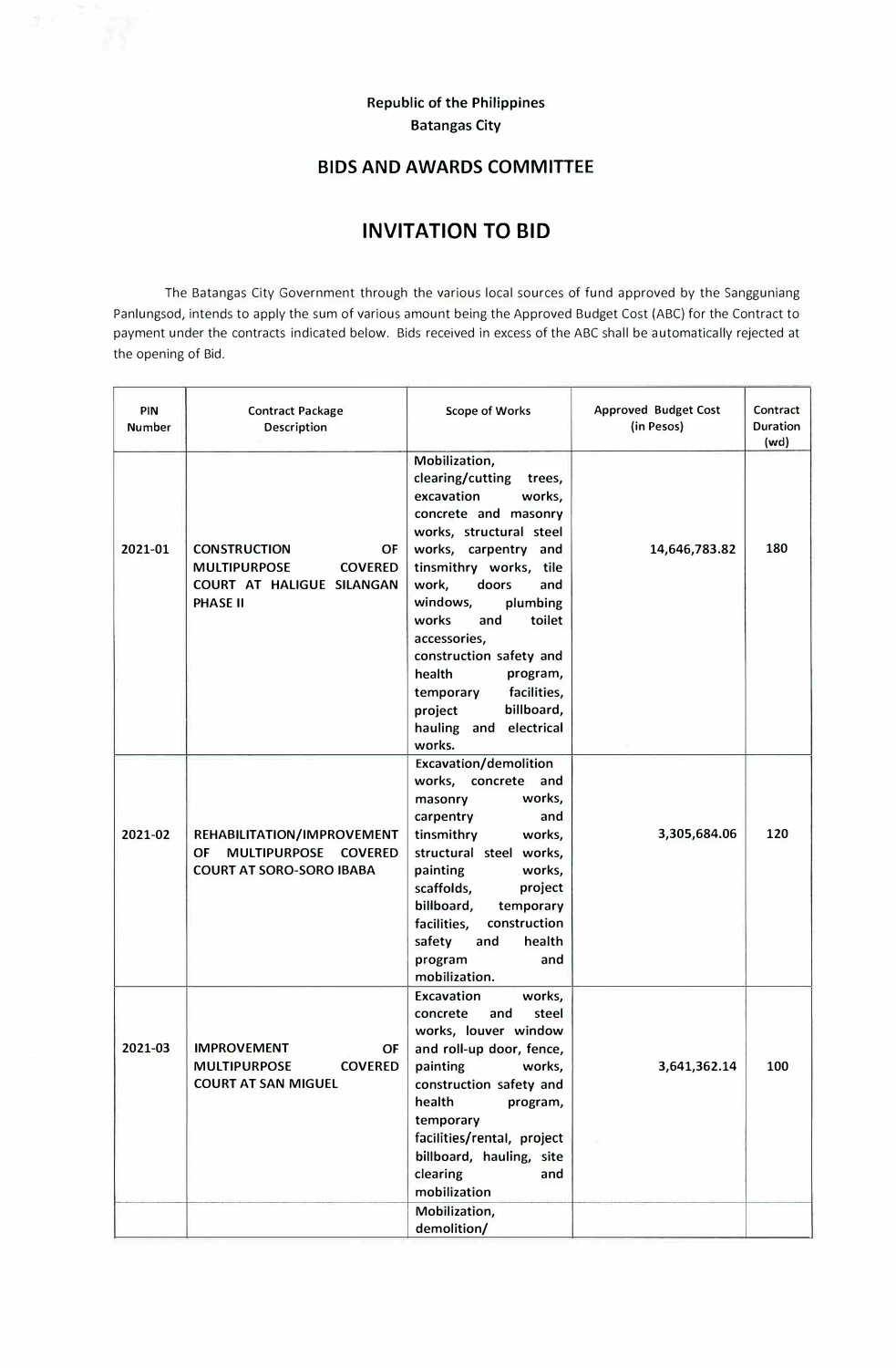| 2021-04 | <b>CONSTRUCTION</b><br>OF<br><b>HEALTH</b><br><b>CENTER AT BARANGAY 24</b>                                | excavation/trimming of<br>disposal,<br>trees/<br>concrete and masonry<br>works,<br>formworks/scaffolds,<br>structural steel works,<br>and<br>carpentry<br>tinsmithry works, steel<br>works, doors, windows<br>glass<br>and<br>partitions,<br>stainless<br>and<br>seal<br>tile<br>works,<br>letters,<br>painting<br>works,<br>plumbing works and<br>toilet<br>accessories,<br>billboard,<br>project<br>facilities,<br>temporary<br>construction safety and<br>health<br>program<br>and<br>electrical works. | 4,109,072.33 | 140 |
|---------|-----------------------------------------------------------------------------------------------------------|------------------------------------------------------------------------------------------------------------------------------------------------------------------------------------------------------------------------------------------------------------------------------------------------------------------------------------------------------------------------------------------------------------------------------------------------------------------------------------------------------------|--------------|-----|
| 2021-05 | <b>IMPROVEMENT</b><br>OF<br>WATERWORKS SYSTEM AT STO.<br><b>DOMINGO</b>                                   | Water<br>source,<br>mobilization, temporary<br>facilities,<br>construction<br>safety<br>health<br>and<br>program,<br>project<br>billboard.                                                                                                                                                                                                                                                                                                                                                                 | 925,797.87   | 180 |
| 2021-06 | <b>EXPANSION</b><br><b>WATERWORKS</b><br>OF<br><b>SYSTEM</b><br>AT<br><b>PINAMUCAN</b><br><b>SILANGAN</b> | Bailing and jetting of<br>water source, pumping<br>machineries,<br>transmission<br>lines,<br>valves<br>fittings,<br>and<br>fence,<br>house,<br>pump<br>facilities,<br>temporary<br>construction safety and<br>health program, project<br>billboard, hauling and<br>electrical installation                                                                                                                                                                                                                 | 1,868,015.60 | 150 |
| 2021-07 | <b>CONSTRUCTION OF SPILLWAY AT</b><br><b>MARUCLAP</b>                                                     | Mobilization,<br>excavation and removal<br>of existing big rock,<br>construction<br>of<br>hauling,<br>spillway,<br>billboard,<br>project<br>facilities,<br>temporary<br>construction safety and<br>health program.                                                                                                                                                                                                                                                                                         | 1,957,957.49 | 44  |
| 2021-08 | <b>CONSTRUCTION</b><br>OF<br>MULTIPURPOSE HALL AT ILIJAN<br><b>PHASE II</b>                               | Tile works, windows,<br>painting works, railings,<br>construction safety and<br>health program, project<br>billboard, mobilization,<br>hauling,<br>plumbing<br>works and<br>electrical<br>works.                                                                                                                                                                                                                                                                                                           | 1,206,215.27 | 64  |
| 2021-09 | <b>COMPLETION OF MULTIPURPOSE</b><br>COVERED COURT AT SIRANG<br><b>LUPA</b>                               | Mobilization,<br>excavation<br>works,<br>concrete works, steel<br>works, louver windows,<br>scaffolds, construction<br>safety<br>and<br>health<br>project<br>program,<br>billboard,<br>temporary<br>facilities and electrical<br>works.                                                                                                                                                                                                                                                                    | 4,489,421.78 | 100 |

 $\frac{1}{\sqrt{2}}$  .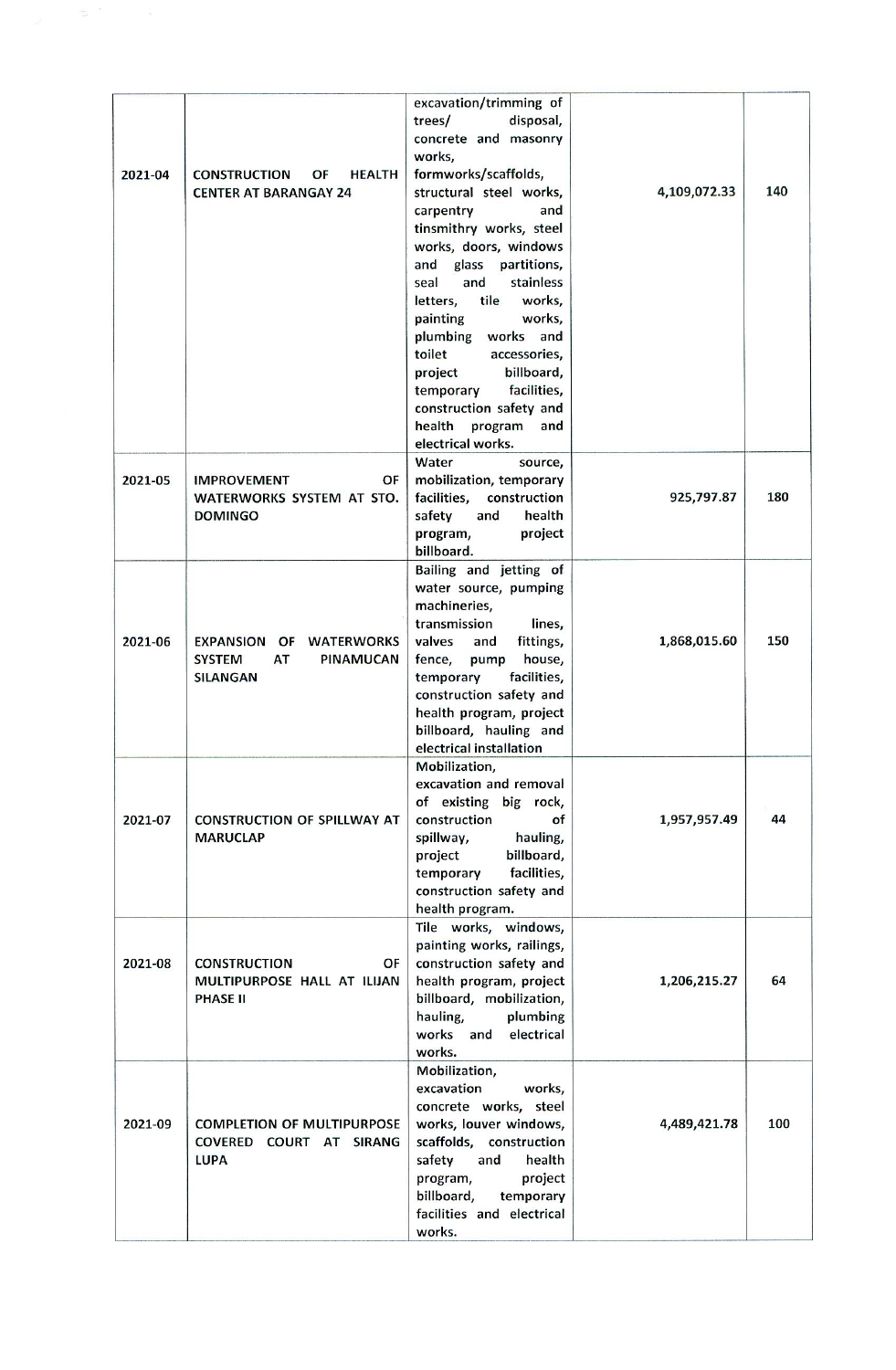| 2021-10 | <b>CONCRETING</b><br>OF<br><b>BUCAL</b><br><b>BARANGAY ROAD</b>                                           | Mobilization,<br>demolition/disposal,<br>lay-out and stake-out,<br>sub-grade preparation,<br>aggregate base course,<br>Portland<br>cement<br>concrete<br>pavement,<br>construction safety and<br>health<br>program,<br>facilities,<br>temporary<br>project billboard.                                                                                                                                              | 979,544.11   | 48  |
|---------|-----------------------------------------------------------------------------------------------------------|--------------------------------------------------------------------------------------------------------------------------------------------------------------------------------------------------------------------------------------------------------------------------------------------------------------------------------------------------------------------------------------------------------------------|--------------|-----|
| 2021-11 | <b>CONSTRUCTION OF BARANGAY</b><br><b>MULTIPURPOSE</b><br><b>HALL</b><br>AT<br><b>BARANGAY 9 PHASE II</b> | Steel works, carpentry<br>works,<br>doors<br>and<br>tile works,<br>windows,<br>toilet<br>accessories,<br>billboard,<br>project<br>construction safety and<br>health<br>program,<br>stainless<br>letters<br>an<br>markers,<br>painting<br>scaffoldings,<br>works,<br>mobilization<br>and<br>electrical works                                                                                                        | 3,017,975.18 | 100 |
| 2021-12 | OF<br><b>REHABILITATION</b><br>SANITARY/SEWERAGE<br>AT<br>BATANGAS CITY EVACUATION<br><b>CENTER</b>       | Demolition/chipping<br>and restoration works,<br>excavation<br>works,<br>concrete and masonry<br>works, carpentry and<br>tinsmithry works, doors<br>acrylic<br>and<br>signage,<br>toilet fixtures and tile<br>work, painting works,<br>billboard,<br>project<br>facilities,<br>temporary<br>construction safety and<br>health<br>program,<br>services connection for<br>CR and kitchen center,<br>and mobilization | 2,014,649.02 | 60  |

The Batangas City Government now invites bids for the above-described infrastructure projects. The description of the eligible bidders is contained in the Bidding Documents, particularly in the Instruction to Bidders. Only prospective bidders who bought the bidding documents can attend the pre-bid conference

Bidding will be conducted through open competitive bidding procedures using the non-discretionary pass/fail criterion as specified in the Implementing Rules and Regulations and Amendments of RA 9184, otherwise known as the "Government Procurement Reform Act" as amended.

The schedule of BAC activities is as follows:

| <b>BAC ACTIVITIES</b>                         | <b>SCHEDULE</b>               |
|-----------------------------------------------|-------------------------------|
| <b>Start of Issuance of Bidding Documents</b> | <b>APRIL 26, 2021</b>         |
| <b>Pre-Bid Conference</b>                     | MAY 4, 2021 @ 10:00 A.M.      |
| <b>Submission of Bids</b>                     | MAY 18, 2021 up to 10:00 A.M. |
| <b>Opening of Bids</b>                        | MAY 18, 2021 @ 2:00 P.M.      |

Bidding documents can be purchased by interested bidders upon payment of a non-refundable amount as per New Guidelines on the Sale of Bidding Documents to the Batangas City Treasurer's Office.

Bids will be opened in the presence of the bidder' representative who choose to attend at the address stated in the Bidding documents. Late bids will not be accepted.